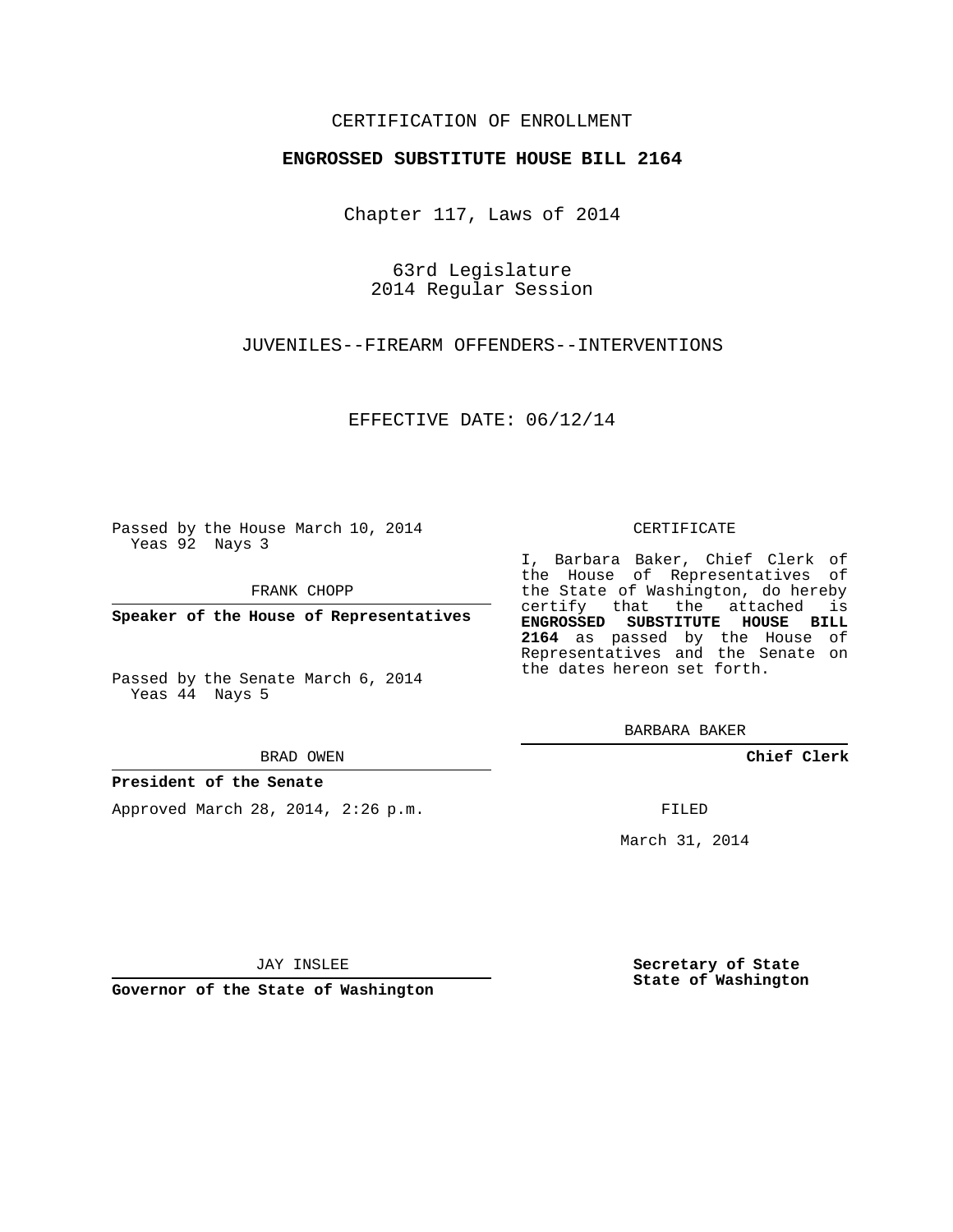# **ENGROSSED SUBSTITUTE HOUSE BILL 2164** \_\_\_\_\_\_\_\_\_\_\_\_\_\_\_\_\_\_\_\_\_\_\_\_\_\_\_\_\_\_\_\_\_\_\_\_\_\_\_\_\_\_\_\_\_

\_\_\_\_\_\_\_\_\_\_\_\_\_\_\_\_\_\_\_\_\_\_\_\_\_\_\_\_\_\_\_\_\_\_\_\_\_\_\_\_\_\_\_\_\_

AS AMENDED BY THE SENATE

Passed Legislature - 2014 Regular Session

## **State of Washington 63rd Legislature 2014 Regular Session**

**By** House Judiciary (originally sponsored by Representatives Orwall, Appleton, Carlyle, and Ryu)

READ FIRST TIME 01/23/14.

 AN ACT Relating to evidence-based and research-based interventions for juvenile firearm offenders; amending RCW 13.40.193, 13.40.127, 13.40.210, and 13.50.010; and adding a new section to chapter 13.40 4 RCW.

5 BE IT ENACTED BY THE LEGISLATURE OF THE STATE OF WASHINGTON:

 6 **Sec. 1.** RCW 13.40.193 and 2003 c 53 s 100 are each amended to read 7 as follows:

 (1) If a respondent is found to have been in possession of a firearm in violation of RCW 9.41.040(2)(a)(iii), the court shall impose a minimum disposition of ten days of confinement. If the offender's standard range of disposition for the offense as indicated in RCW 13.40.0357 is more than thirty days of confinement, the court shall commit the offender to the department for the standard range disposition. The offender shall not be released until the offender has served a minimum of ten days in confinement.

16 (2)(a) If a respondent is found to have been in possession of a 17 firearm in violation of RCW 9.41.040, the disposition must include a 18 requirement that the respondent participate in a qualifying program as 19 described in (b) of this subsection, when available, unless the court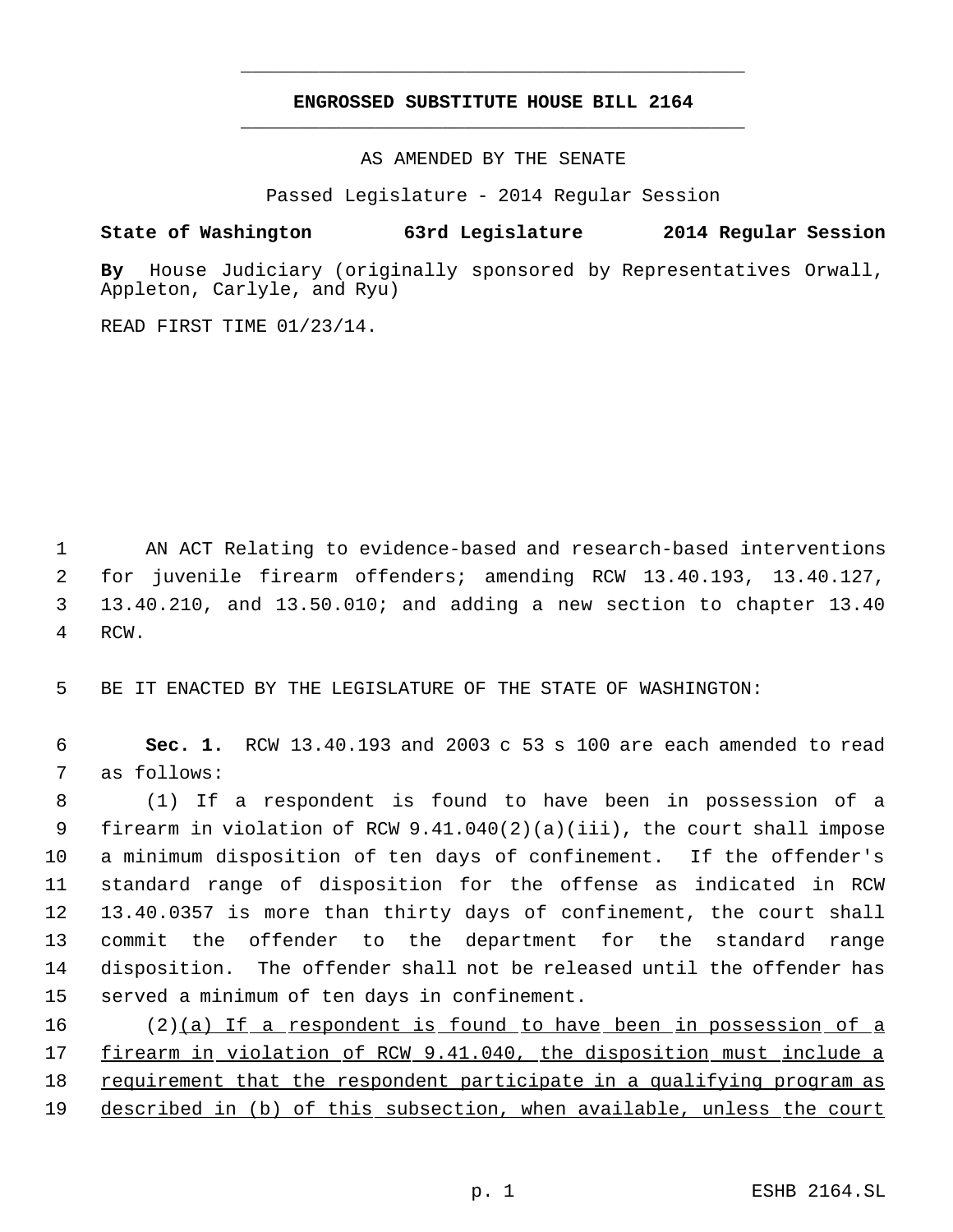1 makes a written finding based on the outcome of the juvenile court risk 2 assessment that participation in a qualifying program would not be appropriate.

 (b) For purposes of this section, "qualifying program" means an aggression replacement training program, a functional family therapy program, or another program applicable to the juvenile firearm offender population that has been identified as evidence-based or research-based and cost-beneficial in the current list prepared at the direction of 9 the legislature by the Washington state institute for public policy.

 (3) If the court finds that the respondent or an accomplice was armed with a firearm, the court shall determine the standard range disposition for the offense pursuant to RCW 13.40.160. If the offender or an accomplice was armed with a firearm when the offender committed any felony other than possession of a machine gun, possession of a stolen firearm, drive-by shooting, theft of a firearm, unlawful possession of a firearm in the first and second degree, or use of a machine gun in a felony, the following periods of total confinement must be added to the sentence: For a class A felony, six months; for a class B felony, four months; and for a class C felony, two months. The additional time shall be imposed regardless of the offense's juvenile disposition offense category as designated in RCW 13.40.0357.

 $((+3))$  (4) When a disposition under this section would effectuate a manifest injustice, the court may impose another disposition. When a judge finds a manifest injustice and imposes a disposition of confinement exceeding thirty days, the court shall commit the juvenile to a maximum term, and the provisions of RCW 13.40.030(2) shall be used to determine the range. When a judge finds a manifest injustice and imposes a disposition of confinement less than thirty days, the disposition shall be comprised of confinement or community supervision or both.

31  $((4+))$  (5) Any term of confinement ordered pursuant to this section shall run consecutively to any term of confinement imposed in the same disposition for other offenses.

 **Sec. 2.** RCW 13.40.127 and 2013 c 179 s 5 are each amended to read as follows:

 (1) A juvenile is eligible for deferred disposition unless he or she: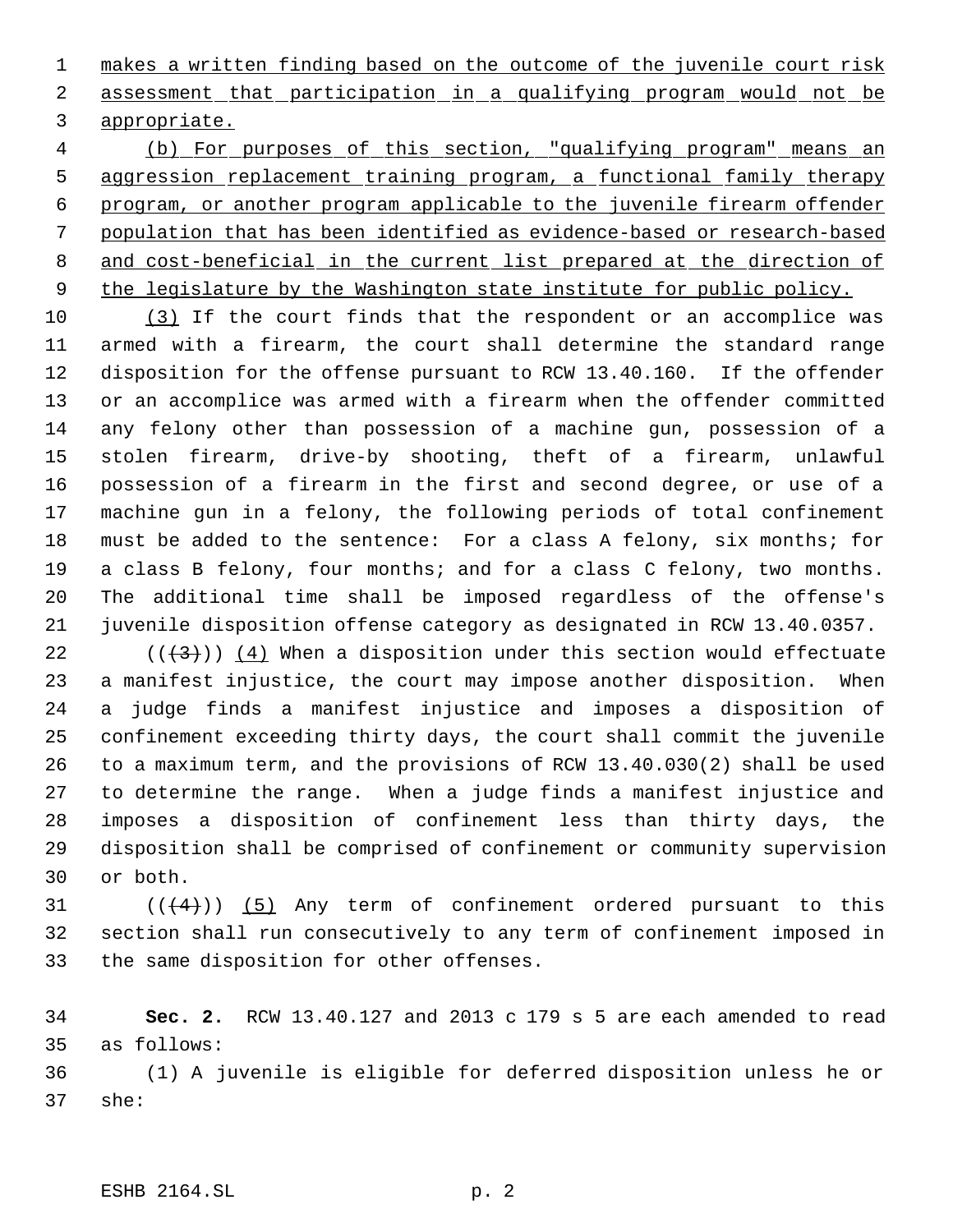- 
- (a) Is charged with a sex or violent offense;

(b) Has a criminal history which includes any felony;

(c) Has a prior deferred disposition or deferred adjudication; or

(d) Has two or more adjudications.

 (2) The juvenile court may, upon motion at least fourteen days before commencement of trial and, after consulting the juvenile's custodial parent or parents or guardian and with the consent of the juvenile, continue the case for disposition for a period not to exceed one year from the date the juvenile is found guilty. The court shall consider whether the offender and the community will benefit from a deferred disposition before deferring the disposition. The court may waive the fourteen-day period anytime before the commencement of trial for good cause.

(3) Any juvenile who agrees to a deferral of disposition shall:

 (a) Stipulate to the admissibility of the facts contained in the written police report;

 (b) Acknowledge that the report will be entered and used to support a finding of guilt and to impose a disposition if the juvenile fails to comply with terms of supervision;

 (c) Waive the following rights to: (i) A speedy disposition; and (ii) call and confront witnesses; and

 (d) Acknowledge the direct consequences of being found guilty and the direct consequences that will happen if an order of disposition is entered.

 The adjudicatory hearing shall be limited to a reading of the court's record.

 (4) Following the stipulation, acknowledgment, waiver, and entry of a finding or plea of guilt, the court shall defer entry of an order of disposition of the juvenile.

 (5) Any juvenile granted a deferral of disposition under this section shall be placed under community supervision. The court may impose any conditions of supervision that it deems appropriate including posting a probation bond. Payment of restitution under RCW 13.40.190 shall be a condition of community supervision under this section.

 The court may require a juvenile offender convicted of animal cruelty in the first degree to submit to a mental health evaluation to determine if the offender would benefit from treatment and such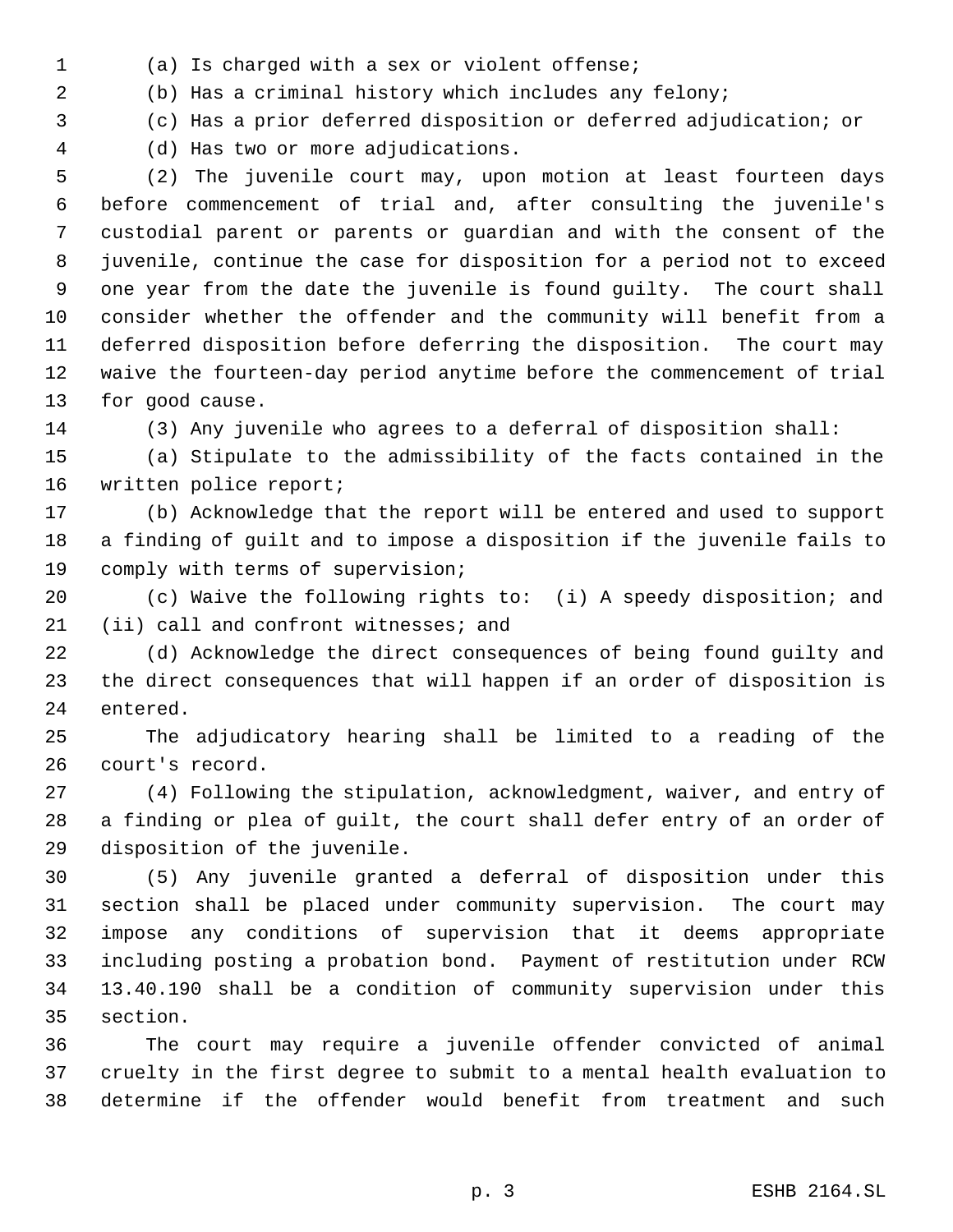intervention would promote the safety of the community. After consideration of the results of the evaluation, as a condition of community supervision, the court may order the offender to attend treatment to address issues pertinent to the offense.

 The court may require the juvenile to undergo a mental health or substance abuse assessment, or both. If the assessment identifies a need for treatment, conditions of supervision may include treatment for the assessed need that has been demonstrated to improve behavioral health and reduce recidivism.

10 The court shall require a juvenile granted a deferral of disposition for unlawful possession of a firearm in violation of RCW 12 9.41.040 to participate in a qualifying program as described in RCW 13 13.40.193(2)(b), when available, unless the court makes a written finding based on the outcome of the juvenile court risk assessment that 15 participation in a qualifying program would not be appropriate.

 (6) A parent who signed for a probation bond has the right to notify the counselor if the juvenile fails to comply with the bond or conditions of supervision. The counselor shall notify the court and surety of any failure to comply. A surety shall notify the court of the juvenile's failure to comply with the probation bond. The state shall bear the burden to prove, by a preponderance of the evidence, that the juvenile has failed to comply with the terms of community supervision.

 (7)(a) Anytime prior to the conclusion of the period of supervision, the prosecutor or the juvenile's juvenile court community supervision counselor may file a motion with the court requesting the court revoke the deferred disposition based on the juvenile's lack of compliance or treat the juvenile's lack of compliance as a violation pursuant to RCW 13.40.200.

 (b) If the court finds the juvenile failed to comply with the terms of the deferred disposition, the court may:

 (i) Revoke the deferred disposition and enter an order of disposition; or

(ii) Impose sanctions for the violation pursuant to RCW 13.40.200.

 (8) At any time following deferral of disposition the court may, following a hearing, continue supervision for an additional one-year period for good cause.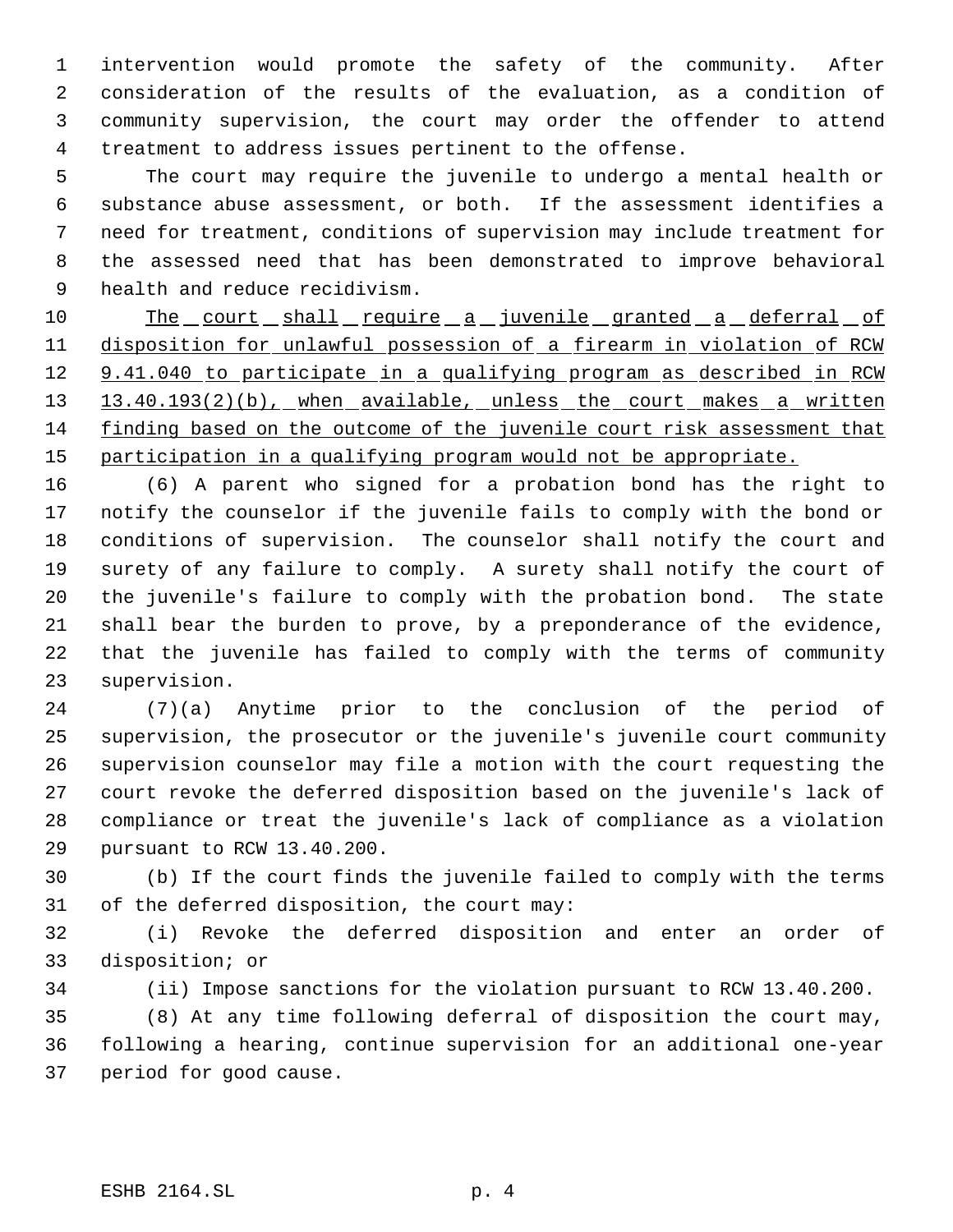(9)(a) At the conclusion of the period of supervision, the court shall determine whether the juvenile is entitled to dismissal of the deferred disposition only when the court finds:

(i) The deferred disposition has not been previously revoked;

(ii) The juvenile has completed the terms of supervision;

 (iii) There are no pending motions concerning lack of compliance pursuant to subsection (7) of this section; and

 (iv) The juvenile has either paid the full amount of restitution, or, made a good faith effort to pay the full amount of restitution during the period of supervision.

 (b) If the court finds the juvenile is entitled to dismissal of the deferred disposition pursuant to (a) of this subsection, the juvenile's conviction shall be vacated and the court shall dismiss the case with prejudice, except that a conviction under RCW 16.52.205 shall not be vacated. Whenever a case is dismissed with restitution still owing, the court shall enter a restitution order pursuant to RCW 13.40.190 for any unpaid restitution. Jurisdiction to enforce payment and modify terms of the restitution order shall be the same as those set forth in RCW 13.40.190.

 (c) If the court finds the juvenile is not entitled to dismissal of the deferred disposition pursuant to (a) of this subsection, the court shall revoke the deferred disposition and enter an order of disposition. A deferred disposition shall remain a conviction unless the case is dismissed and the conviction is vacated pursuant to (b) of this subsection or sealed pursuant to RCW 13.50.050.

 (10)(a)(i) Any time the court vacates a conviction pursuant to subsection (9) of this section, if the juvenile is eighteen years of age or older and the full amount of restitution ordered has been paid, the court shall enter a written order sealing the case.

 (ii) Any time the court vacates a conviction pursuant to subsection (9) of this section, if the juvenile is not eighteen years of age or older and full restitution ordered has been paid, the court shall schedule an administrative sealing hearing to take place no later than thirty days after the respondent's eighteenth birthday, at which time the court shall enter a written order sealing the case. The respondent's presence at the administrative sealing hearing is not required.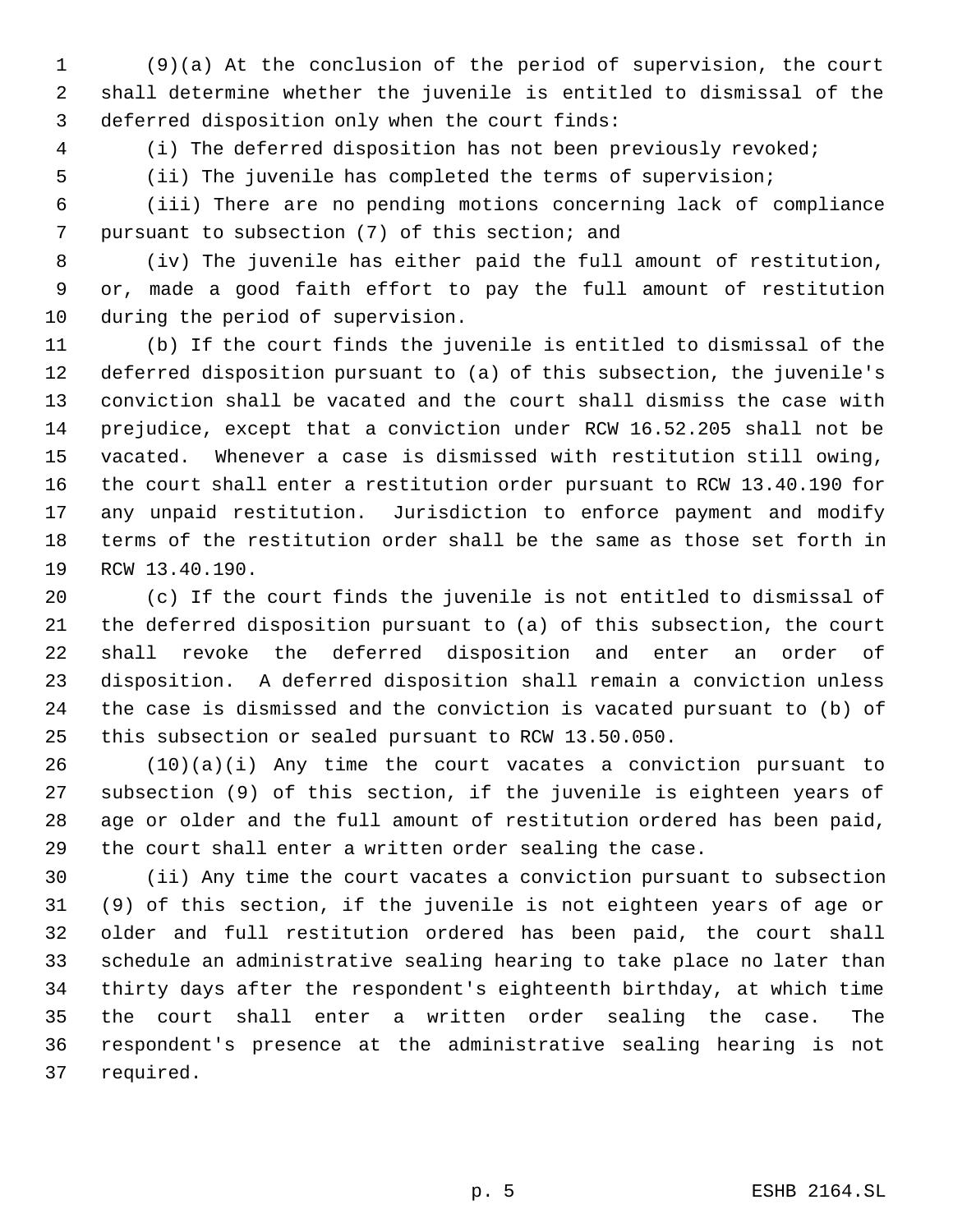(iii) Any deferred disposition vacated prior to June 7, 2012, is not subject to sealing under this subsection.

 (b) Nothing in this subsection shall preclude a juvenile from petitioning the court to have the records of his or her deferred dispositions sealed under RCW 13.50.050 (11) and (12).

 (c) Records sealed under this provision shall have the same legal status as records sealed under RCW 13.50.050.

 **Sec. 3.** RCW 13.40.210 and 2009 c 187 s 1 are each amended to read as follows:

 (1) The secretary shall set a release date for each juvenile committed to its custody. The release date shall be within the prescribed range to which a juvenile has been committed under RCW 13.40.0357 or 13.40.030 except as provided in RCW 13.40.320 concerning offenders the department determines are eligible for the juvenile offender basic training camp program. Such dates shall be determined prior to the expiration of sixty percent of a juvenile's minimum term of confinement included within the prescribed range to which the juvenile has been committed. The secretary shall release any juvenile committed to the custody of the department within four calendar days prior to the juvenile's release date or on the release date set under this chapter. Days spent in the custody of the department shall be tolled by any period of time during which a juvenile has absented himself or herself from the department's supervision without the prior approval of the secretary or the secretary's designee.

 (2) The secretary shall monitor the average daily population of the state's juvenile residential facilities. When the secretary concludes that in-residence population of residential facilities exceeds one hundred five percent of the rated bed capacity specified in statute, or in absence of such specification, as specified by the department in rule, the secretary may recommend reductions to the governor. On certification by the governor that the recommended reductions are necessary, the secretary has authority to administratively release a sufficient number of offenders to reduce in-residence population to one hundred percent of rated bed capacity. The secretary shall release those offenders who have served the greatest proportion of their sentence. However, the secretary may deny release in a particular case at the request of an offender, or if the secretary finds that there is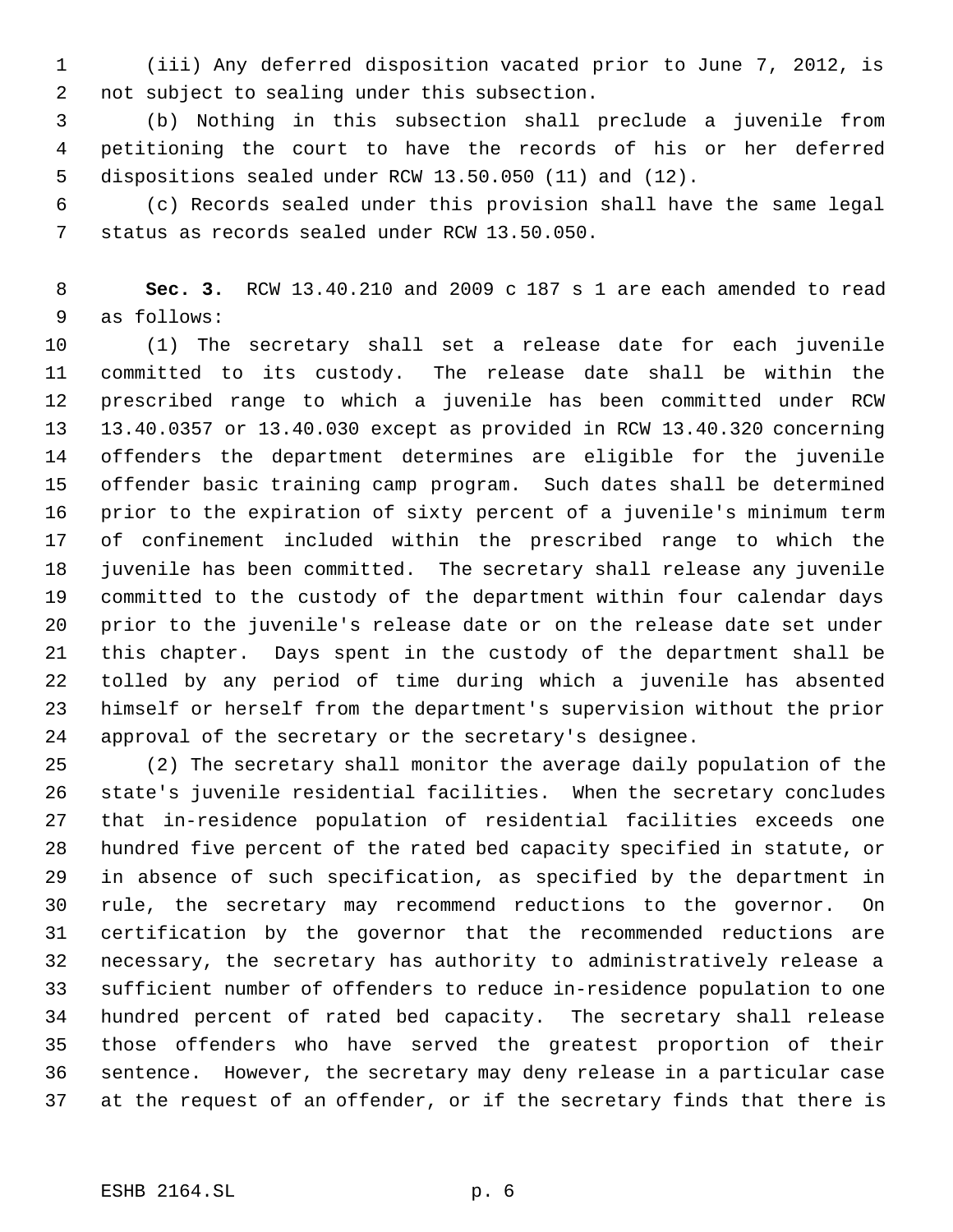no responsible custodian, as determined by the department, to whom to release the offender, or if the release of the offender would pose a clear danger to society. The department shall notify the committing court of the release at the time of release if any such early releases have occurred as a result of excessive in-residence population. In no event shall an offender adjudicated of a violent offense be granted release under the provisions of this subsection.

 (3)(a) Following the release of any juvenile under subsection (1) of this section, the secretary may require the juvenile to comply with a program of parole to be administered by the department in his or her community which shall last no longer than eighteen months, except that in the case of a juvenile sentenced for rape in the first or second degree, rape of a child in the first or second degree, child molestation in the first degree, or indecent liberties with forcible compulsion, the period of parole shall be twenty-four months and, in the discretion of the secretary, may be up to thirty-six months when the secretary finds that an additional period of parole is necessary and appropriate in the interests of public safety or to meet the ongoing needs of the juvenile. A parole program is mandatory for offenders released under subsection (2) of this section and for 21 offenders who receive a juvenile residential commitment sentence  $((\theta \hat{f}))$ 22 for theft of a motor vehicle, possession of a stolen motor vehicle, or 23 taking a motor vehicle without permission 1. A juvenile adjudicated 24 for unlawful possession of a firearm, possession of a stolen firearm, 25 theft of a firearm, or drive-by shooting may participate in aggression 26 replacement training, functional family therapy, or functional family 27 parole aftercare if the juvenile meets eligibility requirements for  $these$  services. The decision to place an offender  $((\Theta n))$  in an</u> 29 evidence-based parole program shall be based on an assessment by the 30 department of the offender's risk for reoffending upon release and an 31 assessment of the ongoing treatment needs of the juvenile. The department shall prioritize available parole resources to provide supervision and services to offenders at moderate to high risk for reoffending.

 (b) The secretary shall, for the period of parole, facilitate the juvenile's reintegration into his or her community and to further this goal shall require the juvenile to refrain from possessing a firearm or using a deadly weapon and refrain from committing new offenses and may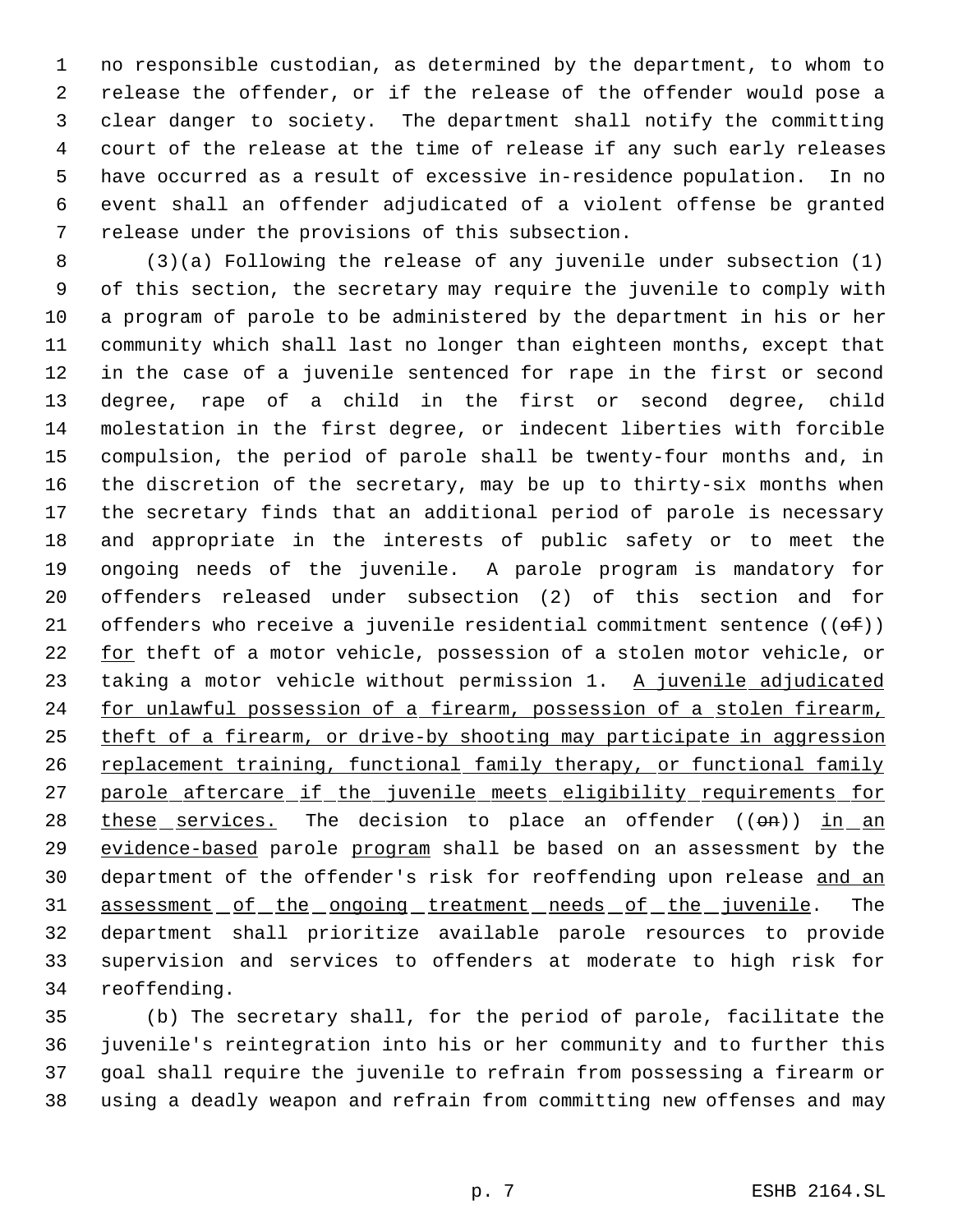require the juvenile to: (i) Undergo available medical, psychiatric, drug and alcohol, sex offender, mental health, and other offense- related treatment services; (ii) report as directed to a parole officer and/or designee; (iii) pursue a course of study, vocational training, or employment; (iv) notify the parole officer of the current address where he or she resides; (v) be present at a particular address during specified hours; (vi) remain within prescribed geographical boundaries; (vii) submit to electronic monitoring; (viii) refrain from using illegal drugs and alcohol, and submit to random urinalysis when requested by the assigned parole officer; (ix) refrain from contact with specific individuals or a specified class of individuals; (x) meet other conditions determined by the parole officer to further enhance the juvenile's reintegration into the community; (xi) pay any court- ordered fines or restitution; and (xii) perform community restitution. Community restitution for the purpose of this section means compulsory service, without compensation, performed for the benefit of the community by the offender. Community restitution may be performed through public or private organizations or through work crews.

 (c) The secretary may further require up to twenty-five percent of the highest risk juvenile offenders who are placed on parole to participate in an intensive supervision program. Offenders participating in an intensive supervision program shall be required to comply with all terms and conditions listed in (b) of this subsection and shall also be required to comply with the following additional terms and conditions: (i) Obey all laws and refrain from any conduct that threatens public safety; (ii) report at least once a week to an assigned community case manager; and (iii) meet all other requirements imposed by the community case manager related to participating in the intensive supervision program. As a part of the intensive supervision program, the secretary may require day reporting.

 (d) After termination of the parole period, the juvenile shall be discharged from the department's supervision.

 (4)(a) The department may also modify parole for violation thereof. If, after affording a juvenile all of the due process rights to which he or she would be entitled if the juvenile were an adult, the secretary finds that a juvenile has violated a condition of his or her parole, the secretary shall order one of the following which is reasonably likely to effectuate the purpose of the parole and to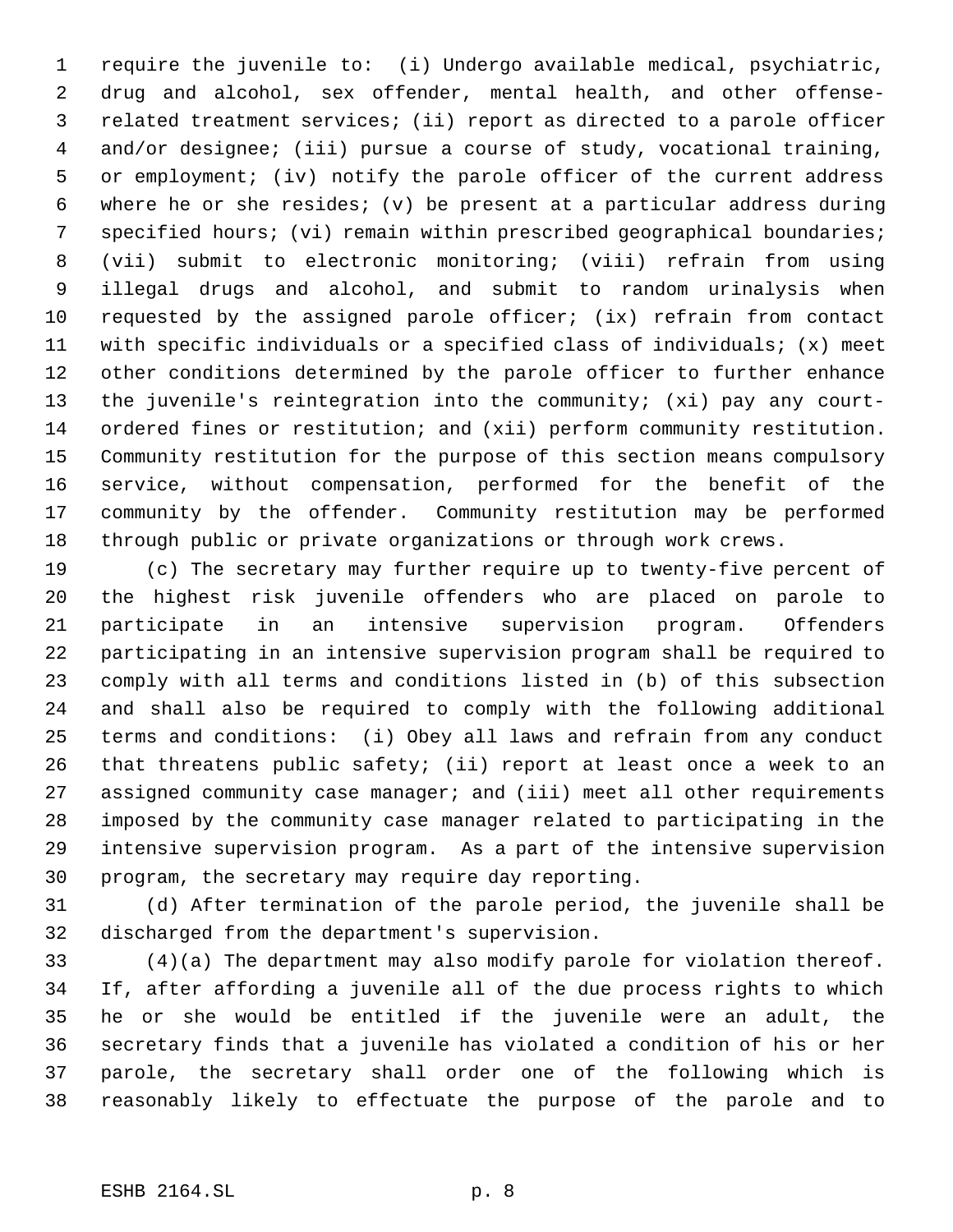protect the public: (i) Continued supervision under the same conditions previously imposed; (ii) intensified supervision with increased reporting requirements; (iii) additional conditions of supervision authorized by this chapter; (iv) except as provided in (a)(v) and (vi) of this subsection, imposition of a period of confinement not to exceed thirty days in a facility operated by or pursuant to a contract with the state of Washington or any city or county for a portion of each day or for a certain number of days each week with the balance of the days or weeks spent under supervision; (v) the secretary may order any of the conditions or may return the offender to confinement for the remainder of the sentence range if the offense for which the offender was sentenced is rape in the first or second degree, rape of a child in the first or second degree, child molestation in the first degree, indecent liberties with forcible compulsion, or a sex offense that is also a serious violent offense as defined by RCW 9.94A.030; and (vi) the secretary may order any of the conditions or may return the offender to confinement for the remainder of the sentence range if the youth has completed the basic training camp program as described in RCW 13.40.320.

 (b) The secretary may modify parole and order any of the conditions or may return the offender to confinement for up to twenty-four weeks if the offender was sentenced for a sex offense as defined under RCW 9A.44.130 and is known to have violated the terms of parole. Confinement beyond thirty days is intended to only be used for a small and limited number of sex offenders. It shall only be used when other graduated sanctions or interventions have not been effective or the behavior is so egregious it warrants the use of the higher level intervention and the violation: (i) Is a known pattern of behavior consistent with a previous sex offense that puts the youth at high risk for reoffending sexually; (ii) consists of sexual behavior that is determined to be predatory as defined in RCW 71.09.020; or (iii) requires a review under chapter 71.09 RCW, due to a recent overt act. The total number of days of confinement for violations of parole conditions during the parole period shall not exceed the number of days provided by the maximum sentence imposed by the disposition for the underlying offense pursuant to RCW 13.40.0357. The department shall not aggregate multiple parole violations that occur prior to the parole revocation hearing and impose consecutive twenty-four week periods of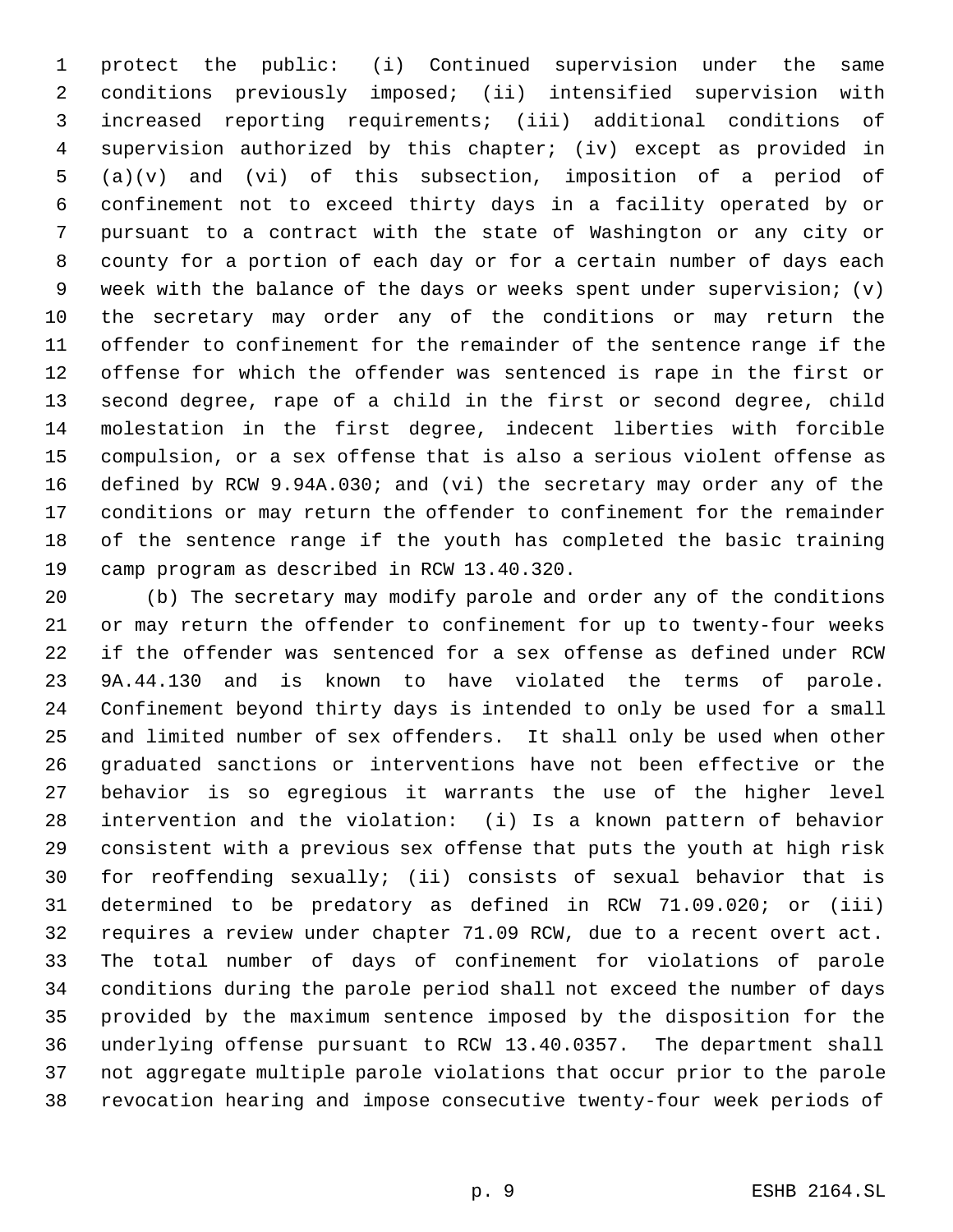confinement for each parole violation. The department is authorized to engage in rule making pursuant to chapter 34.05 RCW, to implement this subsection, including narrowly defining the behaviors that could lead to this higher level intervention.

 (c) If the department finds that any juvenile in a program of parole has possessed a firearm or used a deadly weapon during the program of parole, the department shall modify the parole under (a) of this subsection and confine the juvenile for at least thirty days. Confinement shall be in a facility operated by or pursuant to a contract with the state or any county.

 (5) A parole officer of the department of social and health services shall have the power to arrest a juvenile under his or her supervision on the same grounds as a law enforcement officer would be authorized to arrest the person.

 (6) If so requested and approved under chapter 13.06 RCW, the secretary shall permit a county or group of counties to perform functions under subsections (3) through (5) of this section.

 NEW SECTION. **Sec. 4.** A new section is added to chapter 13.40 RCW to read as follows:

 (1)(a) The juvenile rehabilitation administration of the department of social and health services must compile and analyze data regarding juvenile offenders who have been found to have committed the offense of unlawful possession of a firearm under RCW 9.41.040 and made their initial contact with the criminal justice system between January 1, 2005, and December 31, 2013. Information compiled and analyzed must include:

 (i) Previous and subsequent criminal offenses committed by the 28 offenders as juveniles or adults;

 (ii) Where applicable, treatment interventions provided to the offenders as juveniles, including the nature of provided interventions and whether the offenders completed the interventions, if known; and

(iii) Gang association of the offenders, if known.

 (b) The department of corrections and the caseload forecast council must provide any information necessary to assist the juvenile rehabilitation administration in compiling the data required for this purpose. Information provided may include individual identifier level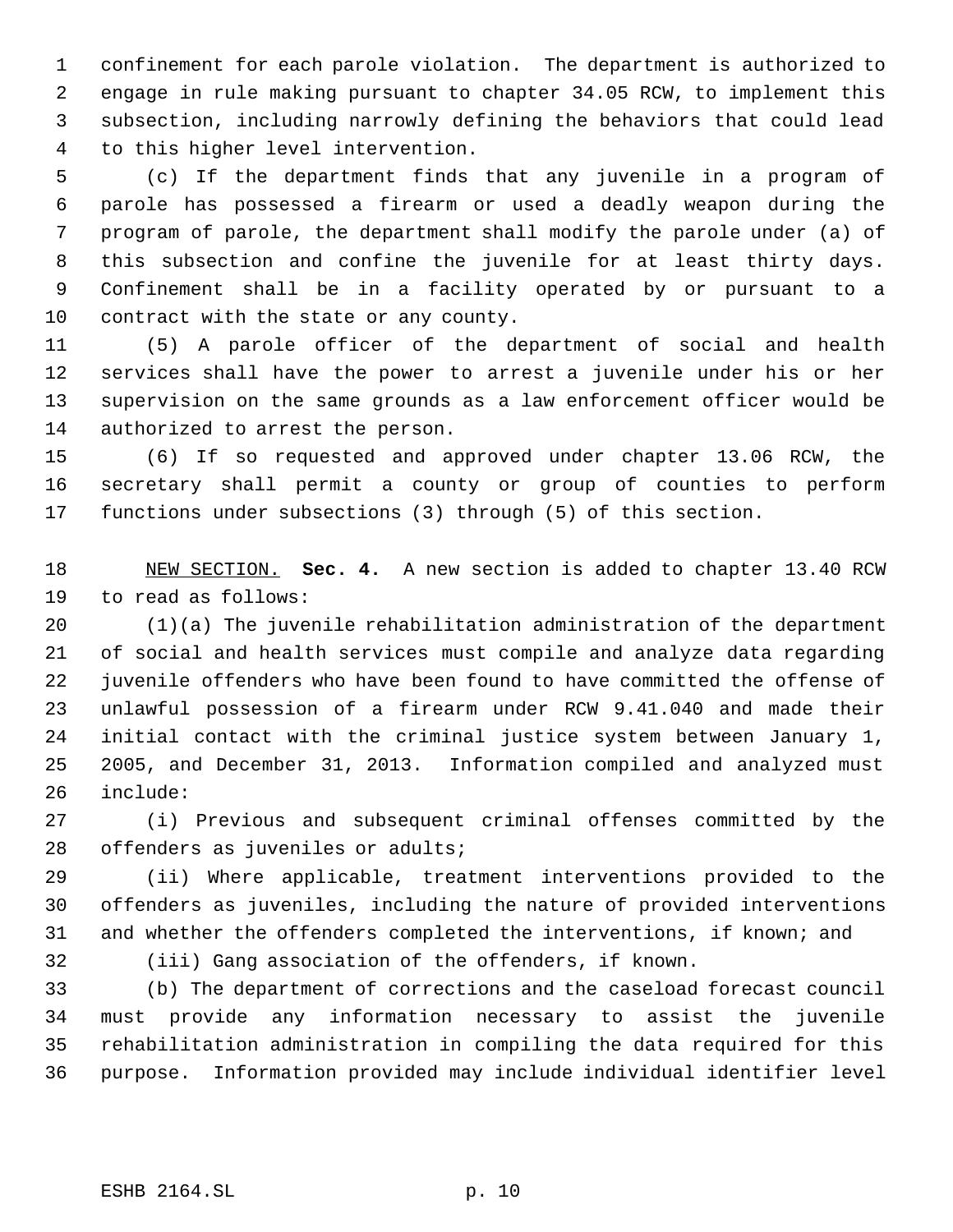data, however such data must remain confidential and must not be disseminated for purposes other than as identified in this section or otherwise permitted by law.

 (2) The juvenile rehabilitation administration shall report its findings to the appropriate committees of the legislature no later than October 1, 2014.

 **Sec. 5.** RCW 13.50.010 and 2013 c 23 s 6 are each amended to read as follows:

(1) For purposes of this chapter:

 (a) "Juvenile justice or care agency" means any of the following: Police, diversion units, court, prosecuting attorney, defense attorney, detention center, attorney general, the legislative children's oversight committee, the office of the family and children's ombuds, the department of social and health services and its contracting agencies, schools; persons or public or private agencies having children committed to their custody; and any placement oversight committee created under RCW 72.05.415;

 (b) "Official juvenile court file" means the legal file of the juvenile court containing the petition or information, motions, memorandums, briefs, findings of the court, and court orders;

 (c) "Records" means the official juvenile court file, the social file, and records of any other juvenile justice or care agency in the case;

 (d) "Social file" means the juvenile court file containing the records and reports of the probation counselor.

 (2) Each petition or information filed with the court may include only one juvenile and each petition or information shall be filed under a separate docket number. The social file shall be filed separately from the official juvenile court file.

 (3) It is the duty of any juvenile justice or care agency to maintain accurate records. To this end:

 (a) The agency may never knowingly record inaccurate information. Any information in records maintained by the department of social and health services relating to a petition filed pursuant to chapter 13.34 RCW that is found by the court to be false or inaccurate shall be corrected or expunged from such records by the agency;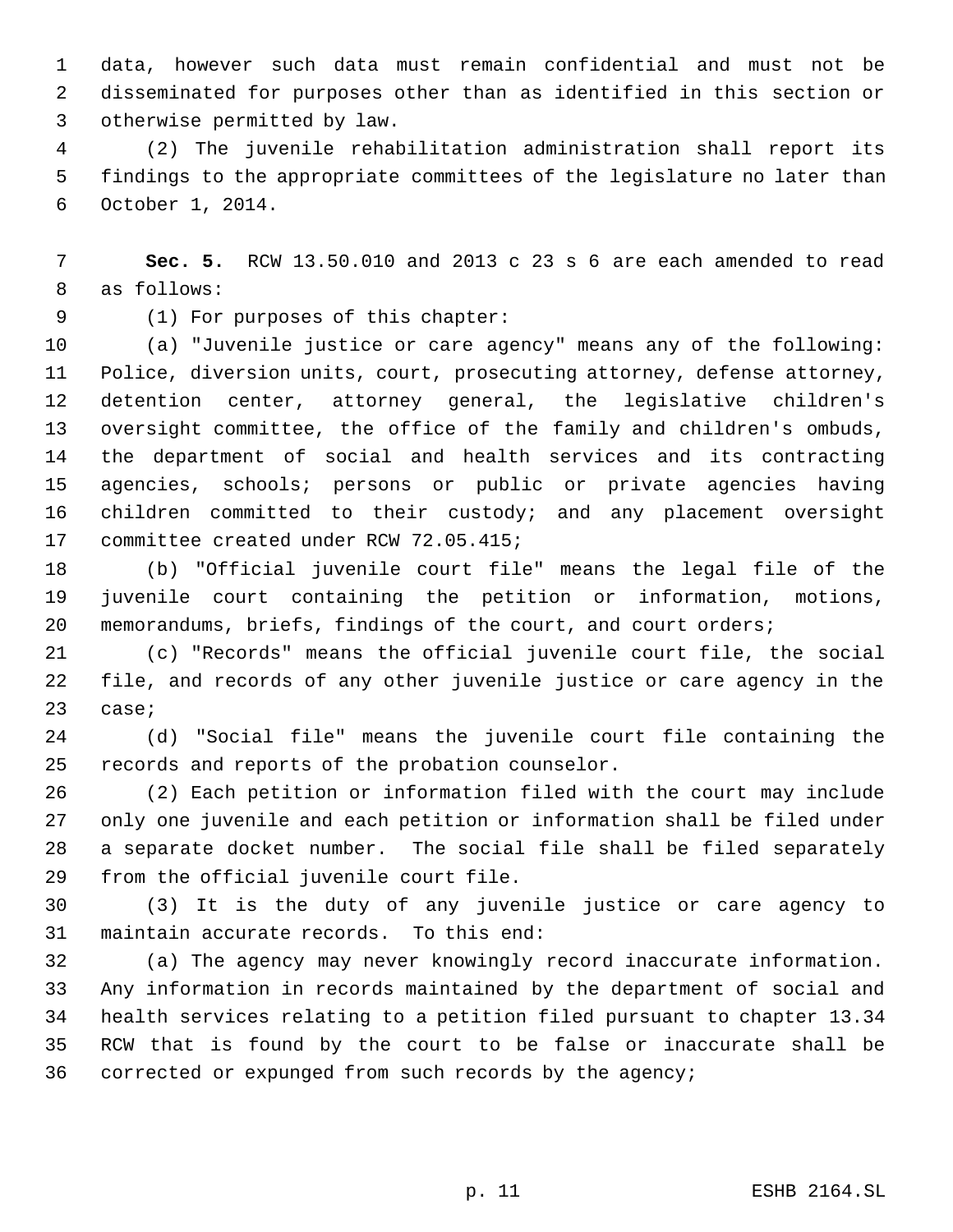(b) An agency shall take reasonable steps to assure the security of its records and prevent tampering with them; and

 (c) An agency shall make reasonable efforts to insure the completeness of its records, including action taken by other agencies with respect to matters in its files.

 (4) Each juvenile justice or care agency shall implement procedures consistent with the provisions of this chapter to facilitate inquiries concerning records.

 (5) Any person who has reasonable cause to believe information concerning that person is included in the records of a juvenile justice or care agency and who has been denied access to those records by the agency may make a motion to the court for an order authorizing that person to inspect the juvenile justice or care agency record concerning that person. The court shall grant the motion to examine records unless it finds that in the interests of justice or in the best interests of the juvenile the records or parts of them should remain confidential.

 (6) A juvenile, or his or her parents, or any person who has reasonable cause to believe information concerning that person is included in the records of a juvenile justice or care agency may make a motion to the court challenging the accuracy of any information concerning the moving party in the record or challenging the continued possession of the record by the agency. If the court grants the motion, it shall order the record or information to be corrected or destroyed.

 (7) The person making a motion under subsection (5) or (6) of this section shall give reasonable notice of the motion to all parties to the original action and to any agency whose records will be affected by the motion.

 (8) The court may permit inspection of records by, or release of information to, any clinic, hospital, or agency which has the subject person under care or treatment. The court may also permit inspection by or release to individuals or agencies, including juvenile justice advisory committees of county law and justice councils, engaged in legitimate research for educational, scientific, or public purposes. 36 ((The -court -shall -release -to -the -caseload -forecast -council -records 37 needed -for -its -research - and -data-gathering -functions. Access - to records or information for research purposes shall be permitted only if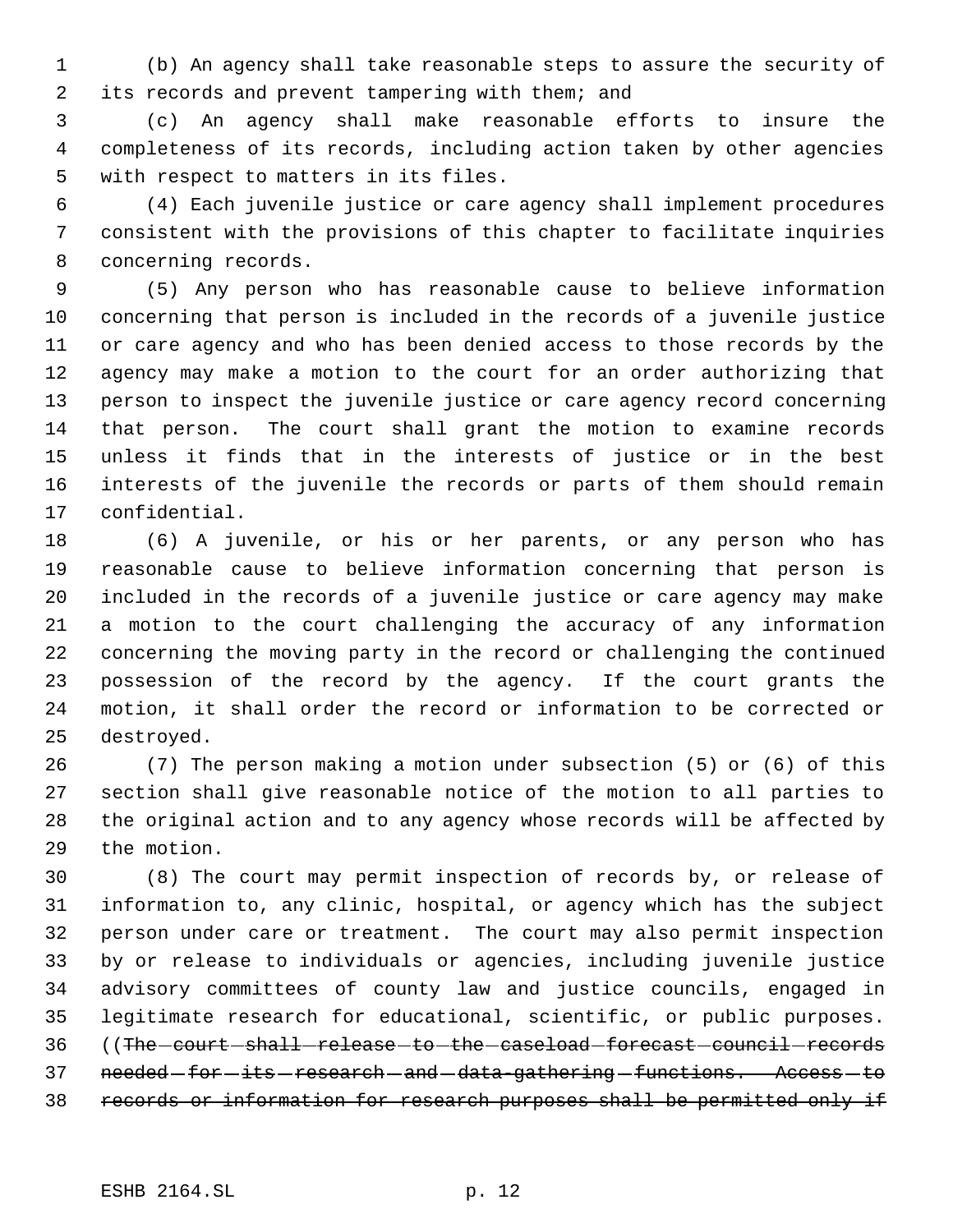1 the anonymity of all persons mentioned in the records or information 2 will-be-preserved.)) Each person granted permission to inspect juvenile justice or care agency records for research purposes shall present a notarized statement to the court stating that the names of juveniles and parents will remain confidential.

 (9) The court shall release to the caseload forecast council the records needed for its research and data-gathering functions. Access 8 to caseload forecast data may be permitted by the council for research 9 purposes only if the anonymity of all persons mentioned in the records or information will be preserved.

 (10) Juvenile detention facilities shall release records to the caseload forecast council upon request. The commission shall not disclose the names of any juveniles or parents mentioned in the records without the named individual's written permission.

 $((+10))$   $(11)$  Requirements in this chapter relating to the court's authority to compel disclosure shall not apply to the legislative children's oversight committee or the office of the family and children's ombuds.

 $((+11))$   $(12)$  For the purpose of research only, the administrative office of the courts shall maintain an electronic research copy of all records in the judicial information system related to juveniles. Access to the research copy is restricted to the Washington state center for court research. The Washington state center for court research shall maintain the confidentiality of all confidential records and shall preserve the anonymity of all persons identified in the research copy. The research copy may not be subject to any records retention schedule and must include records destroyed or removed from the judicial information system pursuant to RCW 13.50.050 (17) and (18) and 13.50.100(3).

 $((+12))$   $(13)$  The court shall release to the Washington state office of public defense records needed to implement the agency's oversight, technical assistance, and other functions as required by RCW 2.70.020. Access to the records used as a basis for oversight, technical assistance, or other agency functions is restricted to the Washington state office of public defense. The Washington state office of public defense shall maintain the confidentiality of all